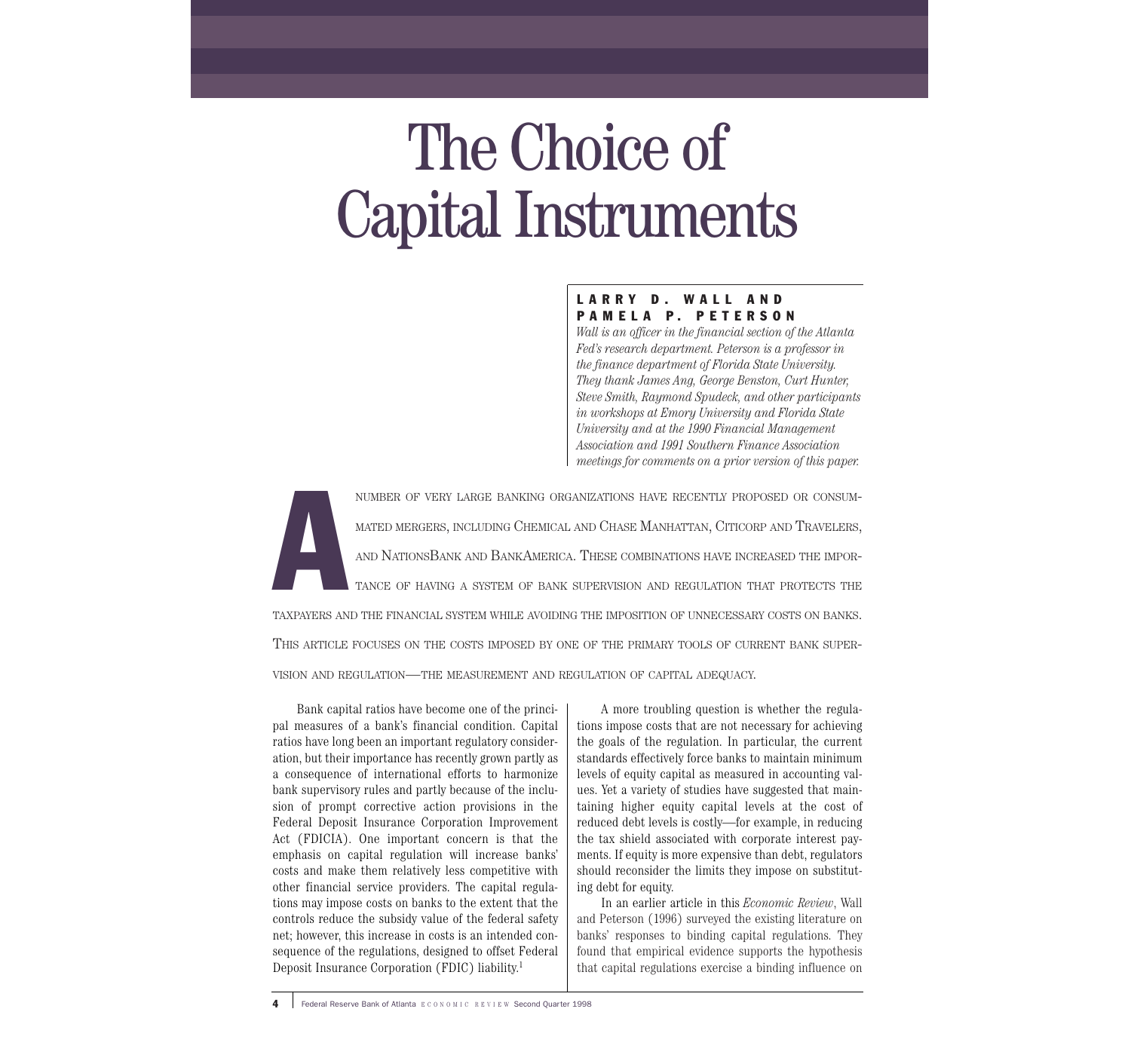banks' capital positions. They then examined banks' two options for responding to binding regulations: (1) actions that increase regulatory capital ratio measures without reducing a bank's risk of failure, which Wall and Peterson call cosmetic changes, and (2) actions that increase regulatory ratios and reduce the risk of failure, which they called effective increases in capital.<sup>2</sup> The evidence they survey indicates that stock market participants see through cosmetic changes that artificially raise capital and that they reduce the stock price of banks engaging in such steps. Banks may effectively increase their capital through the issuance of new stock, but this action also reduces the price. One explanation of both findings is that the market may interpret cosmetic actions and new equity issuance as indicating that the bank expects weak future earnings and thus must take other steps to satisfy the regulatory requirements.

Wall and Peterson's review may be interpreted as suggesting that capital regulations impose unnecessary costs on the banking system, but this conclusion is not obvious. Financial market participants seem to be using a bank's decision to issue capital as a method of inferring the bank's future earning power. If market participants are rational and financial markets are competitive, these inferences should be correct on average, so it is not necessarily the case that capital regulations have been costly to the banking system as a whole.<sup>3</sup>

However, even if financial market participants make correct inferences on average, they may still be unable to fully separate banks with good prospects that have had bad luck from banks with bad prospects.4 If market participants cannot perfectly separate the two sets of banks, then the market price of good banks may fall more than it otherwise would and the market price of bad banks may fall less than it otherwise would. In effect, the capital regulations cause good banks to issue capital at a lower price than they should, and good banks' losses are offset by bad banks' being able to issue capital at a higher price.

The market may make inferences about a bank's condition from either debt or equity issues. However, as the residual claimant on a bank's value, the value of common equity is most sensitive to market misestimation, while claims on a fixed portion of the bank's cash flow—that is, debt—are less sensitive to misestimation. Hence, capital regulations that occasionally force banks to issue new equity may impose higher costs on good banks than capital regulations that allow the bank to substitute a debt issue.

This article focuses on the question of whether existing capital regulations are imposing unnecessary

costs on banks. The first section reviews the regulatory and market influences that have been hypothesized to influence banks' decisions about issuing capital. The second section describes the model used in this research. The results reported in the third section provide new evidence on the costs associated with new capital issues by banks, thereby shedding additional light on

Most of the private costs and benefits associated with different capital structures arise because of the differences between debt and equity.

the private costs of capital regulation. The final part analyzes some reasons why regulators might choose to set minimum equity capital requirements.

The new evidence is obtained by analyzing the determinants of which new security, if any, a banking organization issues to meet capital regulations. Issuance of capital instruments may impose a variety of costs on banks, depending on the instrument chosen. Capital regulations have always counted common equity and at least some types of preferred stock in calculating the ratios. However, including some types of debt securities as well may enhance the ability to distinguish among the different theories of capital structure. Under the existing tier 1 risk-based and leverage capital regulations, no type of debt security is a substitute for equity; however, the capital regulations first adopted in December 1981 allowed a special type of debt called mandatory convertible debt to substitute for equity in primary capital (the equivalent of the current tier 1 capital measure). Thus, to include debt securities, the discussion looks back at the issuance decisions made under the primary capital regulations of the 1980s.

*<sup>1.</sup> Both the calculation of the capital adequacy measure and the required level have been the subject of ongoing debate. For a critical analysis of the existing rules see the Shadow Financial Regulatory Committee (1996, Statements 84, 96, 110, 112, 124, and 126), Peek and Rosengren (1997), and Jones and Mingo (1998).*

*<sup>2.</sup> An example of a cosmetic change would be selling assets that have appreciated in value but not those that have decreased in value to increase capital as measured by regulatory accounting even if the sale reduced the bank's economic capital. An example of an effective action is the issuance of new capital by a bank.*

*<sup>3.</sup> Admittedly, the conclusion that capital regulations may have not been costly might be weakened by the inclusion of risk aversion on the part of investors.*

*<sup>4.</sup> In this case the term bad luck is used as a way of referring to banks that happened to obtain an earnings draw from the lower tail of the distribution.*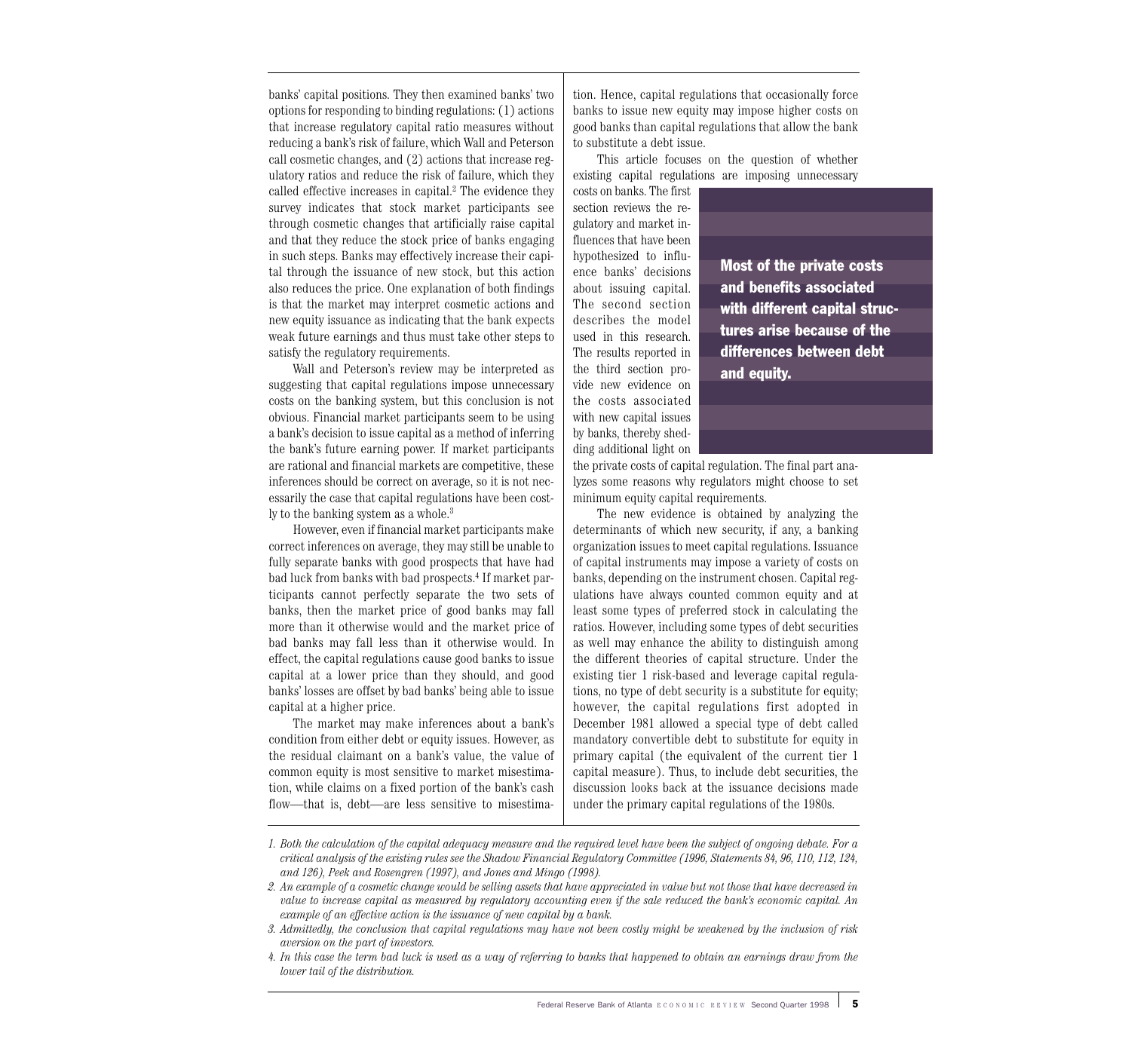The results of the empirical analysis support Wall and Peterson's conclusion that asymmetric information costs are an important part of the issuance of additional common equity. The results also suggest, though, that the option to issue debt securities as a substitute for equity may be more valuable to large banks than to smaller banks, the latter being significantly less likely to issue mandatory convertible debt.<sup>5</sup>

The analysis of the regulatory implications of allowing banks to substitute debt for equity in the capi-

If equity is more expensive than debt, regulators should reconsider the limits they impose on substituting debt for equity.

tal structure suggests that properly structured debt is as good, or better than, equity in addressing most regulatory concerns. The area of primary regulatory concern in which equity is likely to be superior is that of minimizing the risk of failure after a bank has already incurred a loss. However, subordinated debt may be more effective in discouraging banks from taking

excessive risk and therefore may reduce the probability that a bank becomes financially distressed. Moreover, even if a failure should occur the regulators retain other tools for reducing the costs to society. Thus, the one advantage of equity over debt from a regulatory perspective may not be that important.

#### Theoretical Determinants of the Capital Issuance

**B** anks are private corporations that operate in a special regulatory environment. As private corporations, their capital structure decisions are subspecial regulatory environment. As private corpoject to the same influences as other corporations. These influences include factors that would lead to an optimal equity-to-debt ratio in a static setting as well as dynamic adjustment costs such as the costs of issuing new equity. The regulatory environment modifies the private costs and benefits of different capital structures in two important ways. First, deposit insurance reduces the sensitivity of insured-deposit interest rates to an organization's riskiness by guaranteeing repayment even if the bank should fail. The FDIC's historical practice of extending these guarantees to other liabilities that lack de jure insurance coverage may also reduce the sensitivity of these claims to the bank's riskiness.<sup>6</sup> The lower sensitivity of liability rates to a bank's riskiness reduces the amount of capital shareholders would want the bank to hold for any given level of portfolio risk. The second regulatory influence is that of capital regulations. These regulations are onesided: regulators require banks to maintain minimum levels of capital, but they virtually never object to a bank maintaining capital ratios in excess of its needs.

**Regulatory Influences.** The theory of security issuance for U.S. banks incorporates both the theory of capital structure for nonfinancial corporations and the unique features of banks. One of the most important features of banks is that their deposits are insured by the federal government.7 A consequence of deposit insurance is that the cost of a large portion of a bank's funds is relatively insensitive to changes in the bank's risk, creating an incentive for banks to take greater risks. The federal government attempts to limit the exposure of its deposit insurance agency by imposing a variety of regulations on banks and by requiring banks to undergo periodic examinations.

Capital regulation is an important type of regulation. U.S. bank regulators have long been concerned with bank capital adequacy. The capital regulations during the 1970s were enforced on a case-by-case basis, successfully preventing most banks from lowering their capital ratios to a level significantly below their peers' during this period. But regulators did not prevent the industry as a whole from reducing its capital (Marcus 1983). The 1981 capital guidelines were developed to stop the reduction in capital ratios and to increase the ratios at the largest U.S. banking organizations.

The capital guidelines announced in 1981 by the Federal Reserve System for bank holding companies define two types of capital: primary capital and total capital. Primary capital includes common stock, perpetual preferred stock, retained earnings, loan-loss allowance, and mandatory convertible securities. Total capital includes primary capital plus limited-life preferred stock and subordinated debt. The standards also define three categories of bank organizations: multinational organizations (the seventeen largest bank holding companies), regional organizations (all other banks with assets in excess of \$1 billion), and community organizations (those with assets of less than \$1 billion).

The 1981 guidelines do not specify numerical standards for the multinational organizations, but 1981 statements expressed the regulators' expectation that these firms would increase their capital ratios. Regional organizations were expected to maintain a minimum primary capital-to-total-assets ratio of 5 percent, whereas community organizations were required to maintain a 6 percent ratio. The regulators also stated that banking organizations were generally expected to operate at capital levels above these minimal standards. The regional bank standard was extended to cover the multinational organizations in June of 1983.8 The primary capital standard for all banking organizations was set at 5.5 percent in March 1985.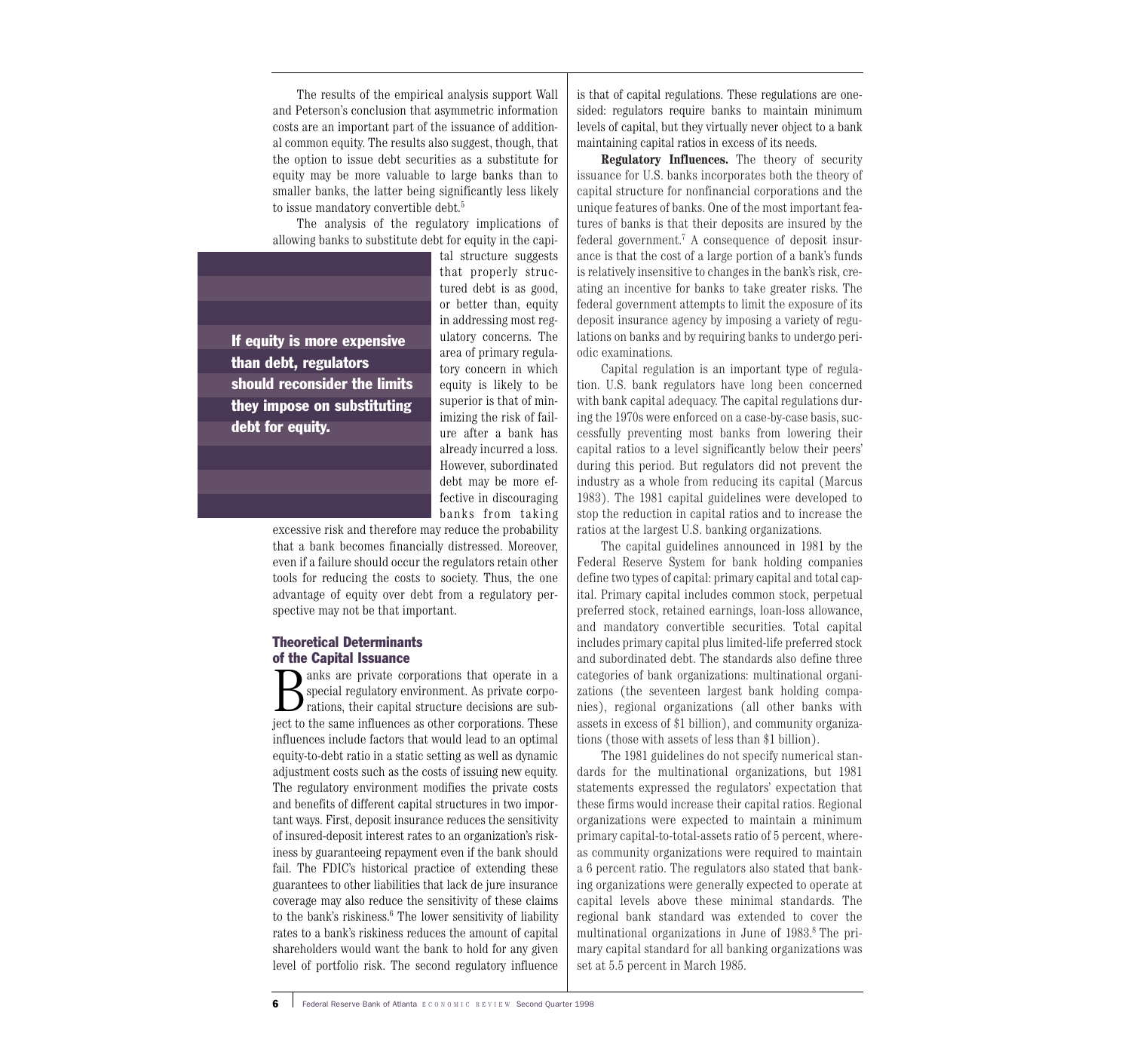The effect of the 1981 primary capital guidelines has been to place a lower bound on the primary capital level of banking organizations. Further, the limits on the amount of mandatory convertible debt included in primary capital set a limit on the maximum total-debt-to-total-assets ratio.

Although the 1981 standards appear to have been effective in raising capital levels, the regulations also seemed to be distorting banks' portfolio decisions. In particular, the standards did not distinguish among the riskiness of different assets and also failed to explicitly incorporate off-balance-sheet exposures into the capital requirements. Subsequent to the imposition of the 1981 standards, banks were observed responding to the apparent incentives created by the capital regulations—not only were they increasing capital but they were also reducing their holdings of highly liquid, low-risk assets and increasing their exposure to off-balance-sheet contracts. In July 1988 the central banks and bank regulators of the major industrial nations reached an international agreement to implement capital guidelines that took more accurate account of the credit risks associated with banks' on- and off-balance-sheet portfolios. Interim riskbased capital standards took effect in 1990, with the full standards taking effect at the end of 1992. As a part of the risk-based capital guidelines, the narrower definition of capital excluded mandatory convertible debt, reducing its value as a substitute for equity in complying with the capital guidelines.<sup>9</sup> Thus, even though the primary capital standards are no longer effective, more can be learned about the relative costs of debt and equity arising from market forces by analyzing bank capital decisions under the primary capital regulations of the 1980s.

**Market Influences.** Market forces could potentially impose varying costs based on both the level of a bank's capital and changes in the bank's capital structure. The theoretical starting point for analyzing market forces is Modigliani and Miller's (1958) demonstration that a firm's capital structure—that is, its mix of debt and equity—does not affect its value in perfect markets. An implication of this model is that securities prices are an unbiased estimate of their intrinsic value, so the timing and type of security sold by the firm do not affect the value of the firm. Modigliani and Miller's work not only established the conditions under which capital structure is

irrelevant but also told financial economists under what conditions capital structure may be relevant.10

Building on a variety of studies analyzing nonfinancial corporations' optimal capital, Orgler and Taggart (1983) develop a market model of optimal capital structure for banks.<sup>11</sup> In their model, the benefits to banks of lower capital ratios are more favorable tax treatment and

Allowing banks to issue debt rather than equity may reduce their costs of complying with the capital standards.

an increase in the value of deposit insurance. The offsetting costs of lower capital ratios are the (eventual) diseconomies of scale in producing deposit services and the deadweight costs of bankruptcy that are partially borne by the bank's owners. $^{12}$  Flannery (1994) argues that agency costs also may be an important determinant of bank capital structures.13 Lower capital ratios impose desirable

*<sup>5.</sup> One limitation of the empirical analysis is that the model has problems identifying why banks would issue preferred stock rather than mandatory convertible debt.*

*<sup>6.</sup> Although de jure deposit insurance coverage was limited to \$100,000 per depositor in a domestic branch, the FDIC generally provided 100 percent coverage of all deposits and sometimes guaranteed nondeposit liabilities during the time period of this article's sample. However, the 1991 passage of FDICIA initiated a variety of steps to reduce the government subsidy to failed banks. Bank regulators appear to be generally following through on FDICIA, and deposit insurance coverage has been limited for most of the bank failures since the act's passage. However, the effectiveness of these steps in practice has not yet been fully resolved because none of the very large banks that were eligible for inclusion in this study's sample have failed since the adoption of FDICIA. See Wall (1993) for a discussion of FDICIA and its application to large banks.*

*<sup>7.</sup> Deposit insurance originates with the Federal Deposit Insurance Act, Banking Act of 1933 (48 Stat. 162 [1933]). The FDIC provides insurance for deposits, accompanied by regulatory and examining functions to monitor this insurance function.*

*<sup>8.</sup> Prior to 1983 bank holding company capital regulations were based on the Federal Reserve's general supervisory authority. In 1983 the Federal Reserve was given a specific statutory mandate by the International Lending Supervision Act of 1983 (Public Law 98-181) to require banking organizations to maintain adequate capital levels.*

*<sup>9.</sup> See Wall (1989) for a discussion of the 1981 guidelines and their replacement by the risk-based capital guidelines.*

*<sup>10.</sup> See Miller (1995) for a discussion of the relevance of the "M & M" propositions to banking.*

*<sup>11.</sup> For example, see Modigliani and Miller (1963), DeAngelo and Masulis (1980), and Masulis and Trueman (1988) on income taxes and Baxter (1967) and Kraus and Litzenberger (1973) on bankruptcy costs.*

*<sup>12.</sup> Diseconomies of scale exist if an increase in volume results in an increase in average unit costs. Deadweight losses of bankruptcy refer to costs that arise solely because of the bankruptcy and provide no social value—legal costs, for example.*

*<sup>13.</sup> See Jensen and Meckling (1976), Barnea, Haugen, and Senbet (1981), and Jensen (1986) for a discussion of agency costs in more general settings.*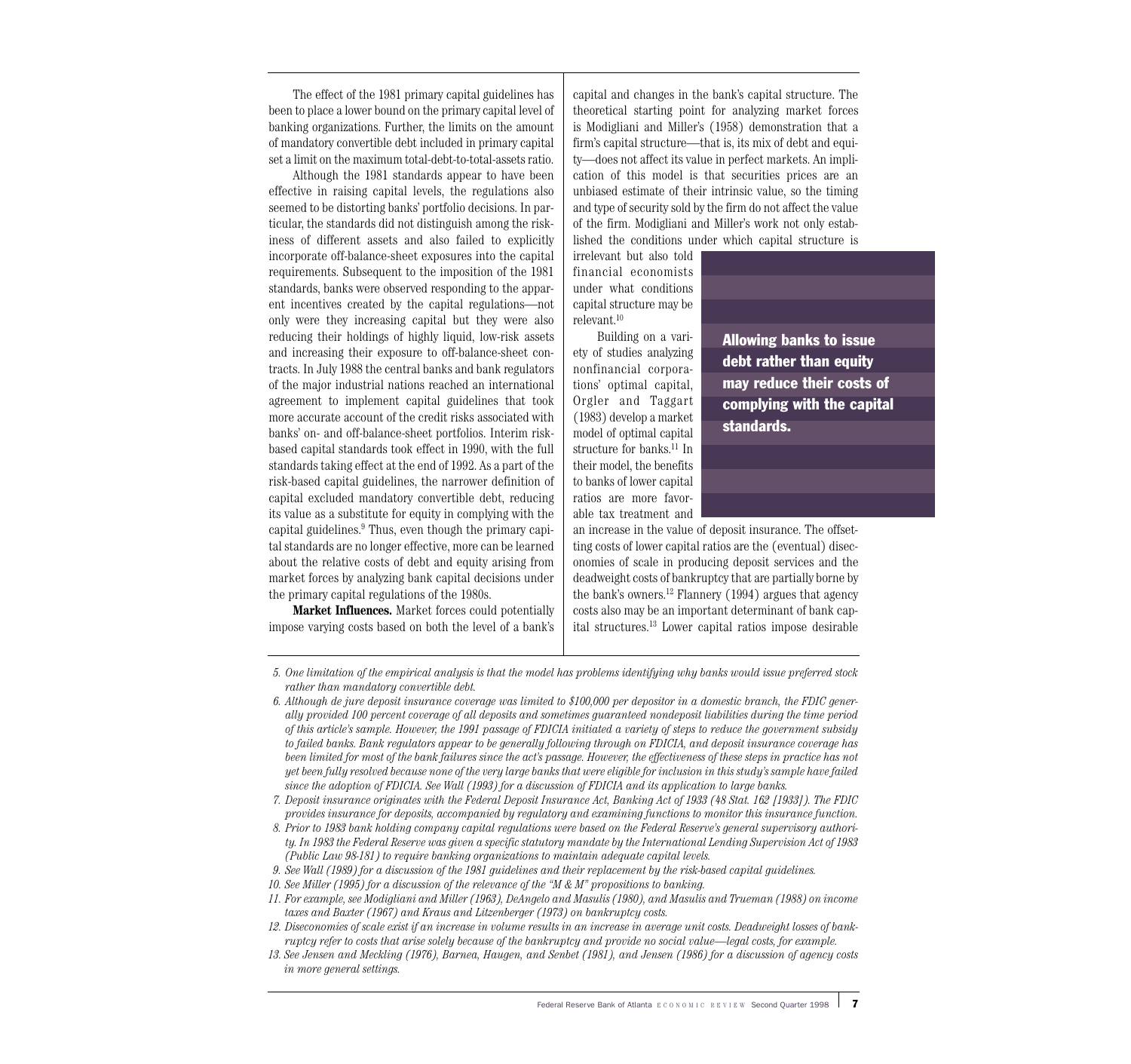limits on management and reduce the need for shareholder monitoring.14 Conversely, lower capital increases the incentives for bank shareholders to have managers undertake riskier projects and to reject some low-risk investments. These costs of reduced capital may be mitigated, Flannery argues, by having the bank issue deposits with very short maturities so that debtholders may take effective action if the bank adopts a high-risk investment strategy. Thus, Flannery's analysis argues that banks should issue very short-term debt and maintain low capital ratios (although they would not necessarily be undercapitalized by regulatory standards).

Shrieves and Dahl (1992) and Hughes and Mester (1994) point to another agency problem that may influence banks' capital structure—managerial risk aversion. Most individuals are thought to be risk averse, and there is no good reason for thinking that bank managers are inherently more risk averse than the average shareholder. However, bank managers have proportionately far more of their total wealth (including human capital) invested in their bank than most shareholders and, as a consequence, have more to lose from the bank's failure. Thus, bank managers may choose higher capital levels than would be optimal from the shareholder's perspective. Hughes and Mester estimate bank cost functions that allow for managerial risk aversion and find support for such risk aversion.

An implicit assumption of the static trade-off models of capital structure is that the cost of adjusting a bank's capital structure is zero. Recent work that focuses on information asymmetries between managers and investors suggests, however, that the process of adjusting the capital ratio may convey important information to shareholders. An important part of the analyses of information asymmetries has focused on the issuance of new securities by corporations. Myers and Majluf (1984) examine a firm's decision to issue debt or equity and conclude that the announcement to issue equity conveys negative information to the market about the firm's value. The market may overvalue both the debt and equity of a firm. However, if the market overestimates the value of a firm, that overestimation will have a proportionately larger impact on equity because equity has the residual claim on firm's value. Thus, if management believes the intrinsic value of a firm is less than its market value, existing shareholders benefit if the firm issues equity. Otherwise, existing shareholders are best served either by the firm issuing debt or forgoing any new security issue. Prospective new shareholders realize the incentive of existing shareholders to have the firm issue new equity only if it is overvalued and, hence, interpret a new equity issue as an adverse signal about firm value. This model suggests that firms generally prefer to issue debt rather than equity. One version of this analysis holds that firms follow a pecking order in determining which securities to issue. A firm will issue debt until further debt issuance would become "excessively" costly, and then it will issue equity.

Thus, a variety of hypotheses have been offered relating to the cost and benefits of different levels of equity and changes in the equity level. Most of these costs and benefits arise from important differences between debt and equity. First, interest payments on debt receive more favorable tax treatment than dividends on equity. Second, equity may absorb losses without causing the firm to enter financial distress and bankruptcy whereas bankruptcy is often required before debtholders will accept reduced payments. This second difference has four implications: (a) higher levels of debt financing, holding other factors constant, increase the expected costs of financial distress, (b) higher levels of debt financing increase the risk to managers' human capital, (c) higher levels of debt may encourage more efficient management, and (d) higher levels of debt give equityholders an incentive to prefer a riskier investment strategy. A third difference between debt and equity is that the market is less likely to view debt issuance as an adverse signal.

One further issue is that of a possible scale effect in the cost associated with security issuance. Smaller firms (nonbanking as well as banking) are less likely to have publicly issued securities, and those having publicly issued securities are likely to have a less diverse set of types of securities. A possible explanation is that smaller security issues tend to be less liquid, in part because the costs of analyzing a security often increase at a rate that is less proportionate to the size of the issue and in part because the issue may be held by a smaller set of investors. Whatever the explanation, the implication is that the smaller banking organizations in the sample studied may be less likely to issue preferred stock or mandatory convertible debt than to expand the size of their outstanding common stock issue.

#### The Empirical Model

**S pecification.** The model of security choice present-<br>ed here uses multinomial logit. Roughly, the model<br>may be thought of as simultaneously estimating lin-<br>ear rotrossion models to estimate the probability that a ed here uses multinomial logit. Roughly, the model may be thought of as simultaneously estimating linear regression models to estimate the probability that a particular type of security will be issued (see the box for specifications). In this case the concern is to explain the decision to issue one of three securities: common stock, preferred stock, or mandatory convertible debt. Because in a multinomial logit model one of the outcomes is determined by the decision made for all the other outcomes, the model requires specifying one of the possible choices as the base case and considering the probability of the other cases relative to the base case. For example, if a bank decides not to issue common or preferred stock then it must issue mandatory convertible debt. Mandatory convertible debt, the focus of this article, is the base case in the model developed below.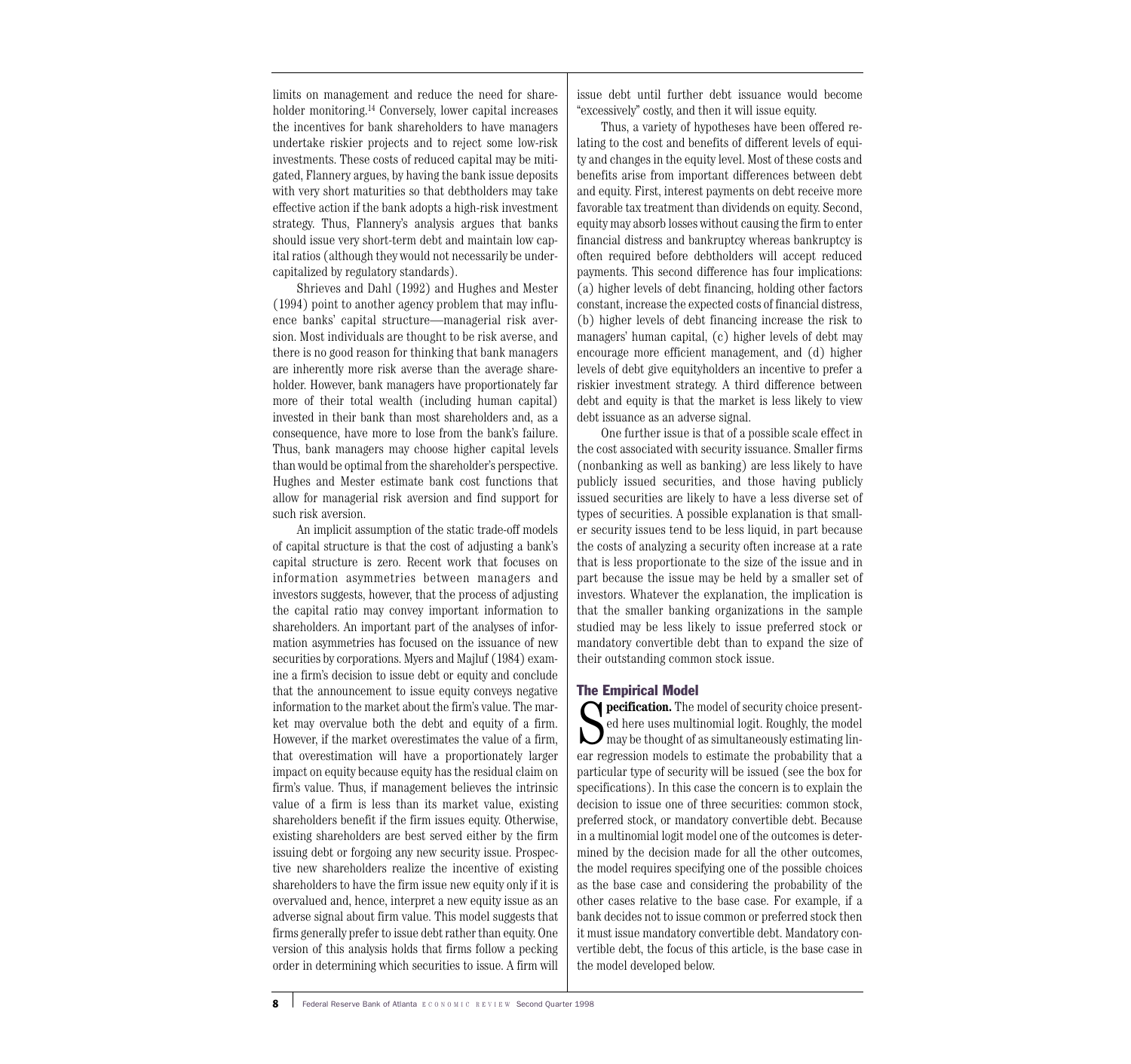#### B<sub>O</sub>X

# Estimation Technique

The choice of issuing one of the three forms of primary<br>capital is a polychotomous, discrete decision. The decision is modeled such that the probabilities that bank *i* chooses to issue mandatory convertible debt (*m*), preferred stock (*p*), or common stock (*c*) are represented by  $P_{mi}$ ,  $P_{pi}$ , and  $P_{ci}$ , respectively, such that  $P_{mi} + P_{pi} + P_{ci} = 1$ .

The probability of issuer *i* choosing one form of capital—for example, preferred stock—can be characterized as

*Pmi* = *Pr* [Choose preferred stock|Factors affecting choice], (1)

or, alternatively,

$$
P_{mi} = F(X_i' \beta_j),\tag{2}
$$

where *X* is the vector of factors that influence the choice for bank  $i$ ;  $\beta_j$  is the coefficient matrix for factors for each  $j$ alternative form of capital; *Pr* is the probability operator; and *F* is the cumulative density function.

Each equation is estimated cross-sectionally using the multinomial logit package of LIMDEP.

No generally accepted formal model incorporates all the factors discussed in the theory section to explain corporate security issuance decisions. The research reported here follows prior studies of nonbanking corporations' security issues, most notably Marsh (1982) and Jung, Kim, and Stulz (1996), in developing empirical proxies for the theoretical concepts. The discussion decomposes the security issuance decision into four parts: taxes, financial distress, security timing and pecking order, and costs related to issue size. Table 1 provides a summary of the variables and predicted signs discussed in this section.

**Proxy for Taxes.** Taxes may affect the capital structure decision since the issuance of a debt security, vis-à-vis an equity security, has different tax implications for the issuer. Because interest is deductible for tax purposes, the use of debt financing generally increases the value of the firm. The greater the effective tax rate (ETR), the more valuable the tax deduction and, hence, the less likely the firm is to issue either type of equity. Thus, the expected sign on the coefficients on ETR is negative in the equations for both the probability of issuing preferred stock and the probability of issuing common stock relative to mandatory convertible debt.

**Proxies for Financial Distress.** The relevant measure of financial distress costs for the purposes of determining optimal security issuance is the expected costs borne ex ante by the firm's existing shareholders. These costs include those borne by the firm's private creditors, given that these creditors demand a higher interest rate to compensate for higher risk levels.

The probability of distress is affected by the firm's business risk, which is in turn affected by revenue risk and operating risk. Ideally, the business risk is measured by some variable that is independent of capital structure; for example, good proxies for industrial firms would be the historical variability of sales and operating earnings. However, for banking firms whose "production" is related to the management of interest rate risk, the risk associated with operations is more complex. Since there is no comprehensive measure of the business risk of a bank that is independent of capital structure, the variability in pretax operating income (VOI) over the prior four years is used as a risk measure. The problem of variability in profitability affecting capital structure is somewhat mitigated by the fact that bank capital structures vary within narrow bounds relative to industrial corporations. The expected sign of the coefficient on VOI is positive in both the preferred and common stock equations.

Another aspect of a bank's risk is that induced by the capital structure. One proxy for a bank's financial

*The implications of this hypothesis, assuming it is true, for regulating banks' equity capital are unclear. On the one hand, capital regulation may reduce the cost to managers of issuing new equity by allowing them to claim to skeptical shareholders that a new issue is required to meet regulatory requirements. However, regulatory equity capital minimums may also increase the costs to managers if their firm should incur a substantial loss and fall into violation of the capital requirements.*

*<sup>14.</sup> Jung, Kim, and Stulz (1996) suggest that owner/manager agency conflicts result in some nonbank firms issuing equity. Their reasoning is that some managers may want to undertake certain projects even though the projects have a negative net present value (NPV) to shareholders. Assuming these managers have effective control of the firm, their primary concern is how best to fund the negative NPV projects. If the project is funded with debt, then the expected value of the payment of interest and principal on the debt may exceed the expected returns on the negative NPV projects, eventually resulting in a shrinkage of the resources under the manager's control. However, if the projects are funded by equity, then the combination of the new equity and negative NPV projects need not reduce these resources.*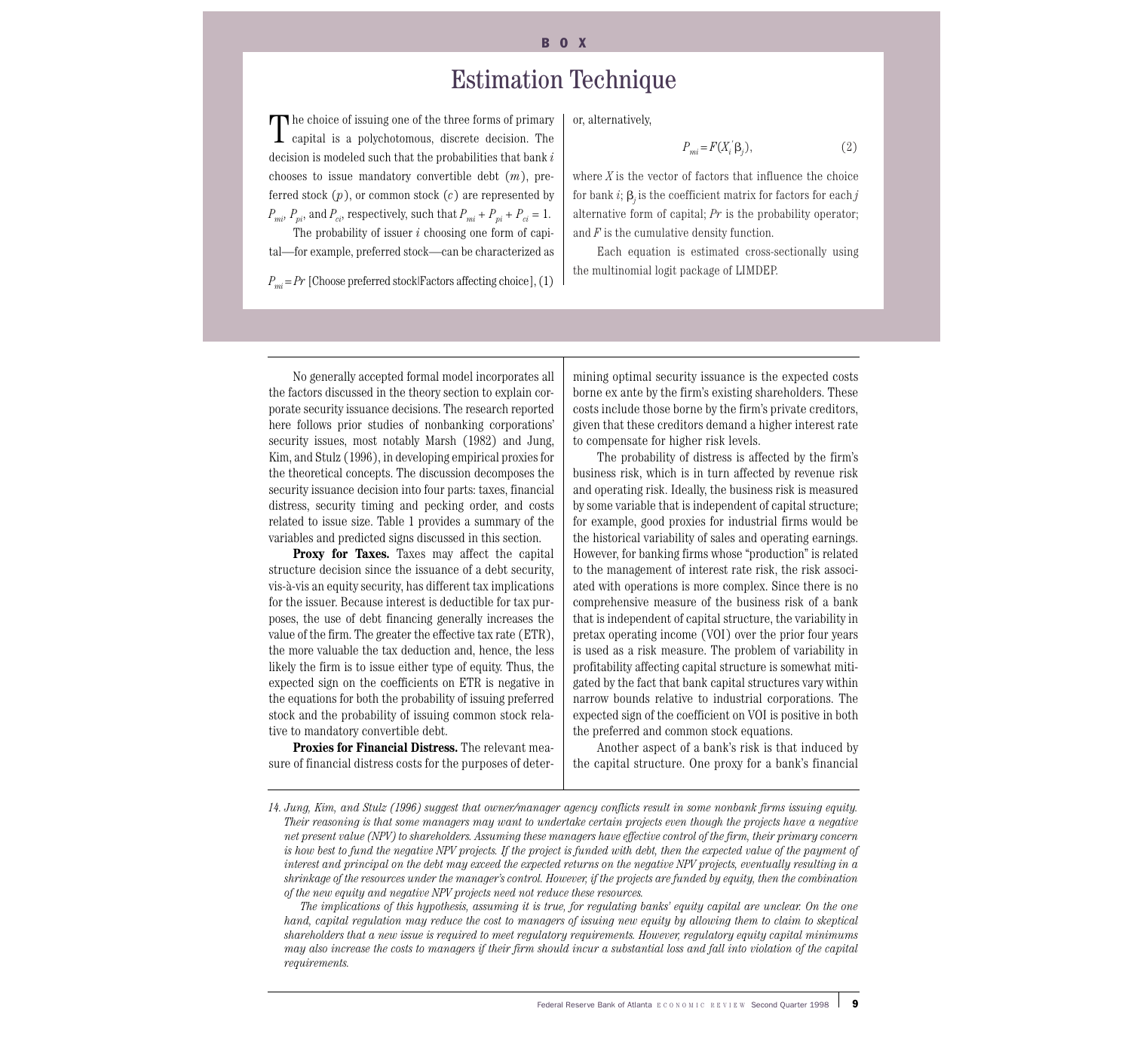#### TABLE 1 Explanatory Variables

| Variables    | Definitions                                                                                                                                                                                      | <b>Expected Sign</b> |           |
|--------------|--------------------------------------------------------------------------------------------------------------------------------------------------------------------------------------------------|----------------------|-----------|
|              |                                                                                                                                                                                                  | $P_p/P_m$            | $P_c/P_m$ |
| <b>ETR</b>   | Effective tax rate for the most recent year                                                                                                                                                      |                      |           |
| VOI          | Standard deviation of the ratio of pretax operating income<br>(total assets) over the prior four years                                                                                           | $+$                  | $+$       |
| <b>FCR</b>   | Fixed charge coverage ratio, evaluated at the most recent fiscal<br>year-end                                                                                                                     |                      |           |
| <b>BEA</b>   | Book value of common equity divided by book value of total assets                                                                                                                                |                      |           |
| <b>UNL</b>   | Ratio of uninsured liabilities to total assets for the most recent<br>fiscal year-end                                                                                                            | $^{+}$               | $^{+}$    |
| TBF          | Binary variable that has a value of 1 if the issuer is one of the ten<br>largest banks, 0 if otherwise                                                                                           |                      |           |
| B1DUM        | Binary variable that equals 1 if the ratio of the market value of<br>equity to the book value of equity at the end of the most recent<br>fiscal year-end is less than 1 and 0 if otherwise       |                      |           |
| <b>B1MBK</b> | Ratio of the market value of equity to the book value of equity at<br>the end of the most recent fiscal year-end if the market-to-book<br>ratio is less than 1 and 0 if otherwise                | $+$                  | $+$       |
| A1MBK        | Ratio of the market value of equity to the book value of equity at<br>the end of the most recent fiscal year-end if the market-to-book<br>ratio is greater than or equal to 1 and 0 if otherwise | $+$                  | $+$       |
| <b>PCH</b>   | Price change of the common stock over the most recent fiscal year<br>preceding the issuance announcement                                                                                         | $^{+}$               | $^{+}$    |
| CSI          | Binary variable that has a value of 1 if the issuer issued common<br>stock within the past twelve months and 0 if otherwise                                                                      |                      |           |
| PSI          | Binary variable that has a value of 1 if the issuer issued preferred<br>stock within the past twelve months and 0 if otherwise                                                                   |                      | $^{+}$    |
| <b>MCI</b>   | Binary variable that has a value of 1 if the issuer issued mandatory<br>convertible debt within the past twelve months and 0 if otherwise                                                        | $^{+}$               | $+$       |
| <b>LGMKT</b> | Log of the market value of the issuer's common equity                                                                                                                                            | $\tilde{?}$          |           |

risk based on a flow measure of its capital position is its ability to meet recurring, fixed charges for which the fixed coverage ratio (FCR) is the proxy. The greater the ability of the firm to satisfy its fixed financial obligations (that is, the greater the financial risk), the lower the probability of financial distress and the less likely the bank is to issue common or preferred stock.<sup>15</sup>

An alternative way to measure the risk induced by a bank's capital structure is based on its stock of capital. A measure of the capital structure is the ratio of the book value of the firm's common equity to the book value of its total assets, BEA. The expected sign on the coefficients for both types of equity issuance relative to mandatory convertible debt issuance is negative; that is, a higher existing equity ratio implies lower probability levels of issuing common or preferred stock.

Bank shareholders are concerned about that portion of bankruptcy costs that is borne by the firm's private creditors since higher bankruptcy costs imply greater risk premiums on the bank's outstanding debt. The share of the costs borne by private creditors depends in large part on the extent to which a bank's liabilities are covered by de jure or de facto deposit insurance. Thus, banks with high levels of explicit and implicit insurance are likely to face significantly lower private costs of financial distress than banks with lower levels of coverage. This study used two proxies for the level of coverage. The proxy for explicit coverage is the ratio of uninsured lia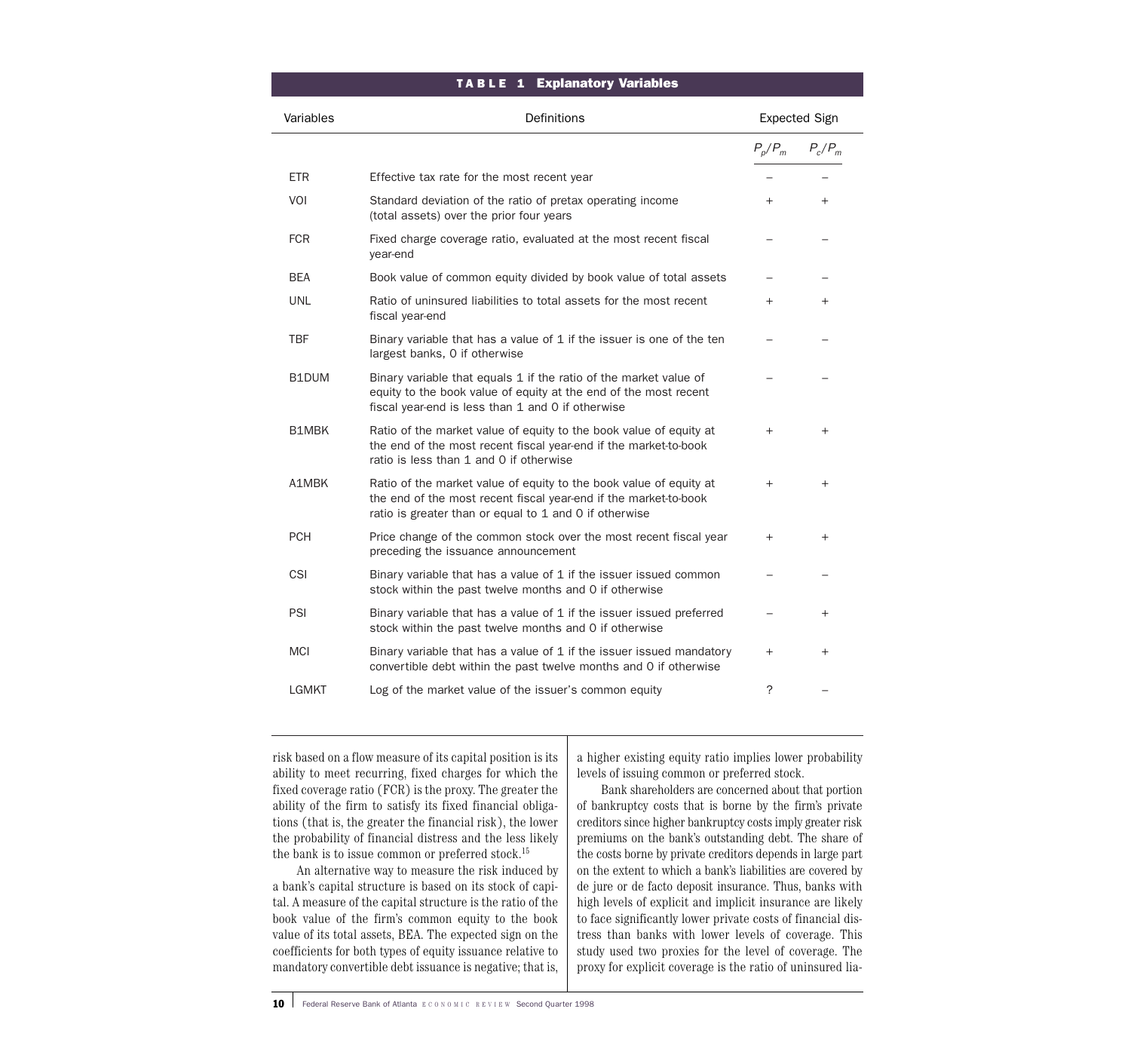bilities to total assets (UNL). This ratio is expected to have a positive effect on the probability that a bank will issue either type of equity relative to the probability it will issue mandatory convertible debt. The proxy for the implicit coverage granted large banks, TBF, is a binary variable equal to one if the bank is one of the ten largest and zero otherwise. This variable is a proxy for the fact that the largest banks are considered "too big to fail" and hence are likely to have 100 percent de facto deposit insurance. The coefficients on TBF in the common and preferred equity equations are expected to have negative signs.<sup>16</sup>

*Proxies for Security Issuance Timing and Pecking Order.* One proxy for timing considerations is the ratio of the bank's market value to its book value. Bank managers claim to be reluctant to issue common equity when this ratio is less than one (Wall and Peterson 1991), saying that it results in dilution.17 This objection is not supported by finance theory, however. The book value of a firm's stock is irrelevant to its financial decisions, and stock should be issued if the net present value of additional investments resulting from the issue exceeds the value of the stock issued. Market-to-book ratios may have greater relevance for banking because most bank assets are short-term financial assets whose market value should be close to their book value. A bank's having a market-to-book value below one suggests ex post that its management has made bad decisions, and the market may be reluctant to give these managers additional capital. Thus, banks with low market-to-book ratios may be less likely to issue new equity, especially new common stock.

Two variables are used as proxies for the effect of market-to-book ratios of less than one: a binary variable to capture any level effects of a ratio less than one and a slope term for banks with a ratio of less than one. Specifically, the binary variable B1DUM takes a value of one if the market-to-book ratio is less than one and zero otherwise, and the slope variable B1MBK takes a value of the bank's market-to-book value if the ratio is less than one. Both B1DUM and B1MBK have a value of zero for banks above the standards. Banks with ratios that are below one are less likely to issue equity, so the expected sign on B1DUM is negative in both equations. However, as B1MBK increases toward a value of one, the probability of issuing equity may increase, suggesting that the coefficients on B1MBK in both equations may be expected to have a positive sign. Banks may also take account of their market-to-book ratio in making security issuance decisions if this ratio is greater than one. Thus, the variable A1MBK is also included in the model, where A1MBK takes a value of the bank's market-to-book ratio if the ratio is greater than or equal to one and zero otherwise. The

sign of the coefficients on A1MBK, like that on B1MBK, is expected to be positive.

Another measure of whether a bank's stock may be perceived by a bank's managers to be over- or undervalued is the recent movement in its stock price. If management's perception of a bank's value changes more slowly than the market's, then greater levels of stock price appreciation may

Banks pose special problems in terms of debt maturity because a large fraction of their assets is invested in assets that either have a short maturity or are traded in liquid markets or both.

be associated with a higher probability that management perceives the bank's stock to be overvalued. A proxy for the recent price change in the stock is PCH, which is the price change of the common stock over the most recent fiscal year preceding the issuance announcement. The expected sign of the coefficient on PCH is positive for both types of equity.

An implication of the pecking order hypothesis is that the probability that a particular type of security is issued may be related to its own past issuance. Three dummy variables designate previous issuances within the last twelve months: CSI (issuance of common stock), PSI (issuance of preferred stock), and MCI (issuance of mandatory convertible debt). If preferred stock issue is treated as something between common stock and mandatory convertible debt, the pecking order hypothesis delivers unambiguous signs for the probability of issuing common and preferred stock relative to the probability of issuing mandatory convertible debt.18 Under the pecking order hypothesis the probability of issuing common

*18. Preferred stock may be thought of as an intermediate case because, like debt, it commits healthy banks to making a fixed annual payment and because, like common stock, it permits the firm to suspend payments in times of severe financial distress.*

*<sup>15.</sup> The coverage ratio may also be interpreted as a measure of the bank's free cash flow. The cost of issuing new preferred stock or mandatory convertible debt may be reduced to the extent that it reduces the bank's free cash flow. The free-cash-flow interpretation of the coverage ratios yields the same prediction as the risk interpretation of the ratios: the probability of a firm issuing debt or preferred stock is expected to be a negative function of FCR.*

*<sup>16.</sup> The exact size cutoff for too-big-to-fail status is unknown and may change over time. However, the ten largest banks may be regarded as a reasonable proxy for membership in this elite group.*

*<sup>17.</sup> Osborn and Evans give an example of the common view that banks should not issue stock at prices below book value: "Equity issues are difficult for the money center banks since most are trading below book value" (1988, 47).*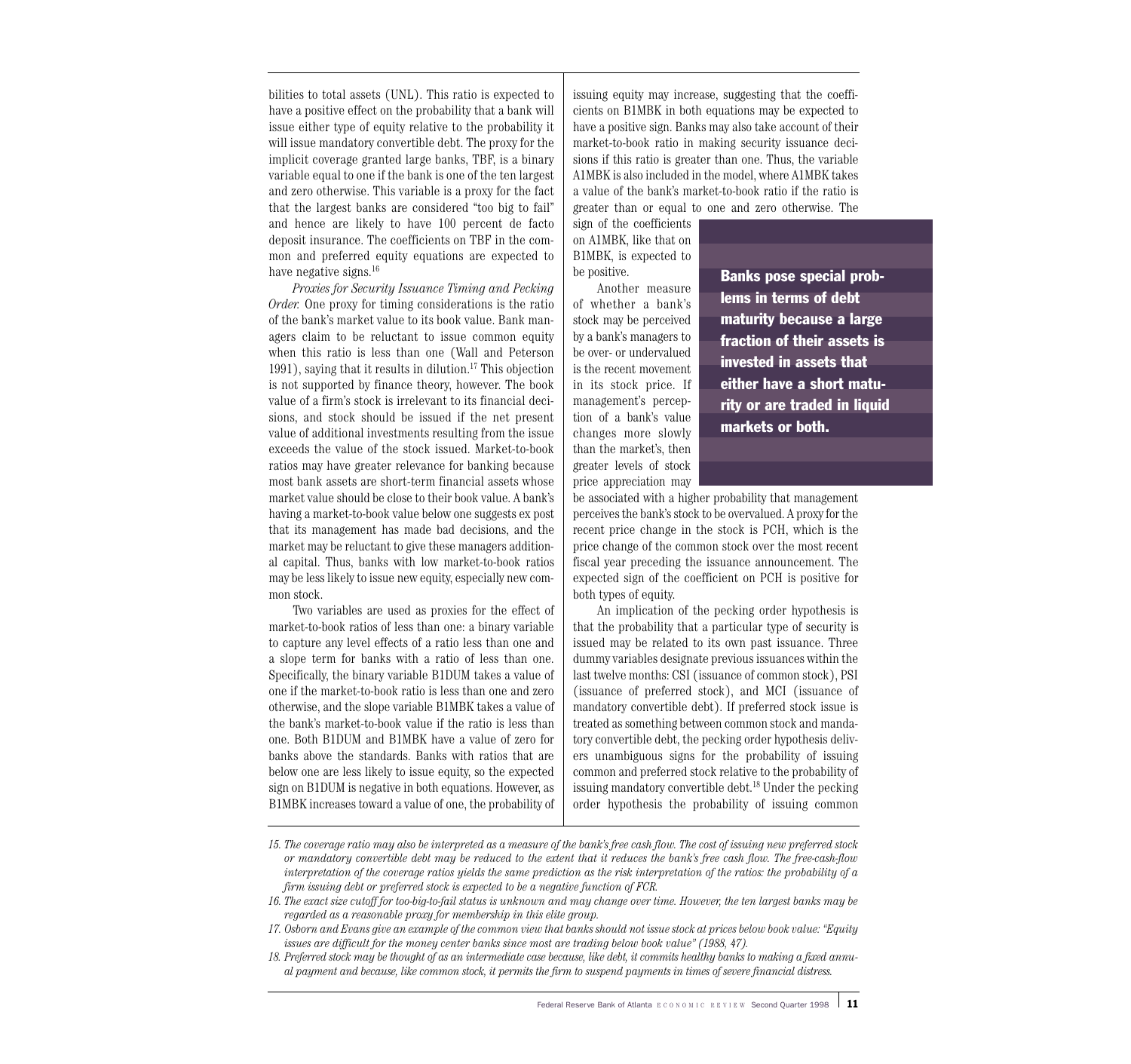| Mandatory<br>Convertible Debt<br><b>Issuance</b> | Preferred<br>Stock Issuance | Common<br>Stock Issuance | <b>Total Sample</b> |
|--------------------------------------------------|-----------------------------|--------------------------|---------------------|
| 1                                                | 14                          | 13                       | 28                  |
| 29                                               | 8                           | 10                       | 47                  |
| 19                                               | 8                           | 13                       | 40                  |
| 8                                                | 9                           | 20                       | 37                  |
| 57                                               | 39                          | 56                       | 152                 |
|                                                  |                             |                          |                     |

#### T ABLE 2 Sample by Type of Capital and Year of Issuance

stock relative to the probability of issuing mandatory convertible debt is a positive function of MCI and PSI and a negative function of CSI. Also, the probability of issuing preferred stock is a positive function of MCI and a negative function of PSI and CSI.

*Proxies for Relative Costs of Issuance*. The costs of issuing new security types are hypothesized to be a decreasing function of a bank's size. Given that all banks in the sample have publicly traded common stock, this hypothesis implies that the probability of issuing preferred stock and mandatory convertible debt is an increasing function of firm size. A proxy for firm size is the market value of the firm's outstanding common equity. However, the effect of bank size on issuance cost is likely to decrease with size, implying a nonlinear relationship between the size of the firm and the cost of issuance. Thus, the natural log of banks' market value (LGMKT) is used as a proxy for the relative cost of issuance. This proxy is expected to have a negative coefficient on the probability of issuing common stock, but the expected relationship with the probability of issuing preferred stock relative to issuing mandatory convertible debt is ambiguous.

**Methodology and Data.** The box provides the specification of the model and a discussion of the multinomial logit. The sample consists of stock issuances from 1983 through 1986. The sample of banking organizations is taken from the banks included in the expanded annual industrial data files of Standard and Poor's Compustat.19

All accounting data except for mandatory convertible debt outstanding and the primary capital ratio are obtained on an annual basis from the *Bank Holding Company Financial Supplement (FR Y-9)*, collected by the Federal Reserve System, and from Compustat. Market valuation data are obtained from the University of Chicago's Center for Research in Security Prices (CRSP) data bases.

Data on the timing and amount of securities issued are obtained from Irving Trust's *Capital Securities Issued: Commercial Banking* and Lehman Brothers' *Financings by United States Banks and Bank Holding Companies since 1976* for 1983 through 1987. When Irving Trust's publication was inadequate for determining whether a debt issued qualified as mandatory convertible, the status of the security issue was also reviewed in *Moody's Banking and Finance Manual* and individual banking organizations' annual reports. The final sample consists of 152 observations. Table 2 provides a breakdown of the sample by security type and year.

Table 3 presents descriptive statistics for each of the continuous variables for each type of issuance: common stock, preferred stock, and mandatory convertible debt. The value of the market-to-book ratio (MBK) is presented rather than B1DUM, B1MKT, and A1MKT. These substitutions facilitate comparison of the average capital position and average market-to-book ratio of the three types of issuance. Note also that the mean values of the variables TBF, CSI, PSI, and MCI may be interpreted as the proportion of banks that are too big to fail, that have issued common stock, that have issued preferred stock, and that have issued mandatory convertible debt, respectively.

Several cross-sectional differences stand out in Table 3. First, mandatory convertible debt has the highest effective tax rate. Second, mandatory convertible debt is more like preferred stock than like common stock along many dimensions, including volatility of operating income, deviation from regulatory primary capital requirements, uninsured liabilities, too-big-to-fail status, and market-tobook and market value.

### Estimation Results

**Lack of the increases ion.** The logit estimation results app in Table 4. The table provides the estimated coordinated concentrative and their *t*-statistics for each relative probility (relative to issuing mandatory conve **ogit Regression.** The logit estimation results appear in Table 4. The table provides the estimated coefficients and their *t*-statistics for each relative proba-

The explanatory power of the model is statistically significant, with the percentage of correctly predicted within-sample cases of 61.18. All coefficients are insignificant in the equation estimating the probability of issuing preferred stock relative to issuing mandatory convertible debt. Moreover, among the observations in which banks actually issued preferred stock, the model predicted that 43.59 percent would have issued mandatory convertible debt whereas it predicted that only 33.33 percent would have issued preferred stock.20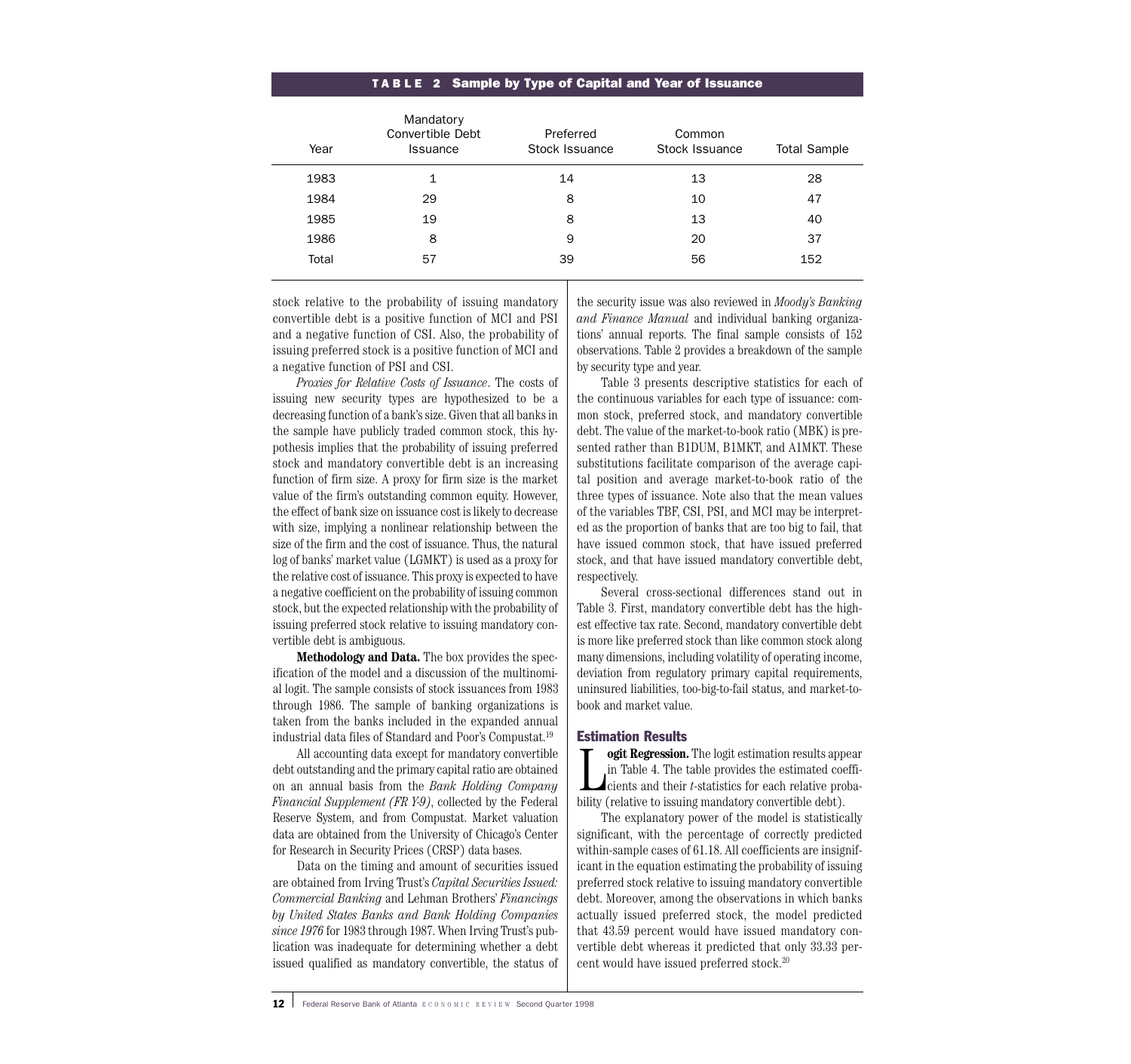#### TABLE 3 Descriptive Statistics by Type of Capital<sup>a</sup>

| Variable   | Mandatory<br>Convertible Debt<br>Issuance | Preferred Stock<br>Issuance | Common Stock<br>Issuance |
|------------|-------------------------------------------|-----------------------------|--------------------------|
| <b>ETR</b> | 0.2542<br>(0.1364)                        | 0.2156<br>(0.2725)          | 0.1656<br>(0.1297)       |
| VOI        | 0.009882<br>(0.003098)                    | 0.01049<br>(0.003353)       | 0.008266<br>(0.003658)   |
| <b>FCR</b> | 1.141<br>(0.0614)                         | 1.1209<br>(0.04225)         | 1.158<br>(0.05962)       |
| <b>BEA</b> | 0.04699<br>(0.009169)                     | 0.04842<br>(0.009867)       | 0.05285<br>(0.009454)    |
| <b>UNL</b> | 0.5158<br>(0.2134)                        | 0.4863<br>(0.2307)          | 0.3593<br>(0.1902)       |
| <b>TBF</b> | 0.3684<br>(0.4867)                        | 0.3077<br>(0.4676)          | 0.07142<br>(0.2599)      |
| <b>MBK</b> | 0.9462<br>(0.2005)                        | 0.8842<br>(0.2400)          | 1.083<br>(0.2287)        |
| <b>PCH</b> | 0.2560<br>(0.2333)                        | 0.2356<br>(0.1663)          | 0.3144<br>(0.1878)       |
| CSI        | 0.1579<br>(0.3679)                        | 0.2308<br>(0.4268)          | 0.1607<br>(0.3706)       |
| PSI        | 0.1754<br>(0.3837)                        | 0.1538<br>(0.3655)          | 0.1607<br>(0.3706)       |
| <b>MCI</b> | 0.2281<br>(0.4233)                        | 0.1538<br>(0.3655)          | 0.1786<br>(0.3865)       |
| <b>MKT</b> | 1682.<br>(1688.)                          | 1588.<br>(1915.)            | 550.7<br>(878.3)         |
|            |                                           |                             |                          |

aMean values; standard errors are in parentheses

The sign and significance of several variables in the common stock equation are consistent with the timing of the issuance of securities. The binary variable for a bank having a market-to-book ratio of less than one (B1DUM) is marginally significantly negative (significant only at the 10 percent level), suggesting that such banks may be more likely to issue common stock. The coefficient on the market-to-book ratio of banks with a ratio of less than one (B1MBK) is significantly positive, suggesting that banks are more willing to issue common stock as their market-to-book ratio increases. Further, the coefficients on both previous preferred stock issuance (PSI) and prior mandatory convertible issuance (MCI) are positive, suggesting that banks switch to issuing common stock after exploiting opportunities to issue preferred stock and mandatory convertible debt.

The coefficient on the log of the firm's market value is significant with a negative sign, suggesting that smaller banks are more likely to issue common stock than mandatory convertible debt. This result supports the hypothesis that mandatory convertible issues are more expensive for smaller banks.

Overall, these results support prior findings in suggesting that allowing banks to issue debt rather than equity may reduce their costs of complying with the capital standards. In particular, these results support the hypothesis that allowing banks to issue debt may reduce the costs to good banks of being pooled with bad banks.

*19. The data files include the primary, secondary, tertiary, full coverage, and research files. Standard & Poor's indicates that this universe contains all banks with "significant investor interest."*

*20. The remaining observations were predicted to have issued common stock.*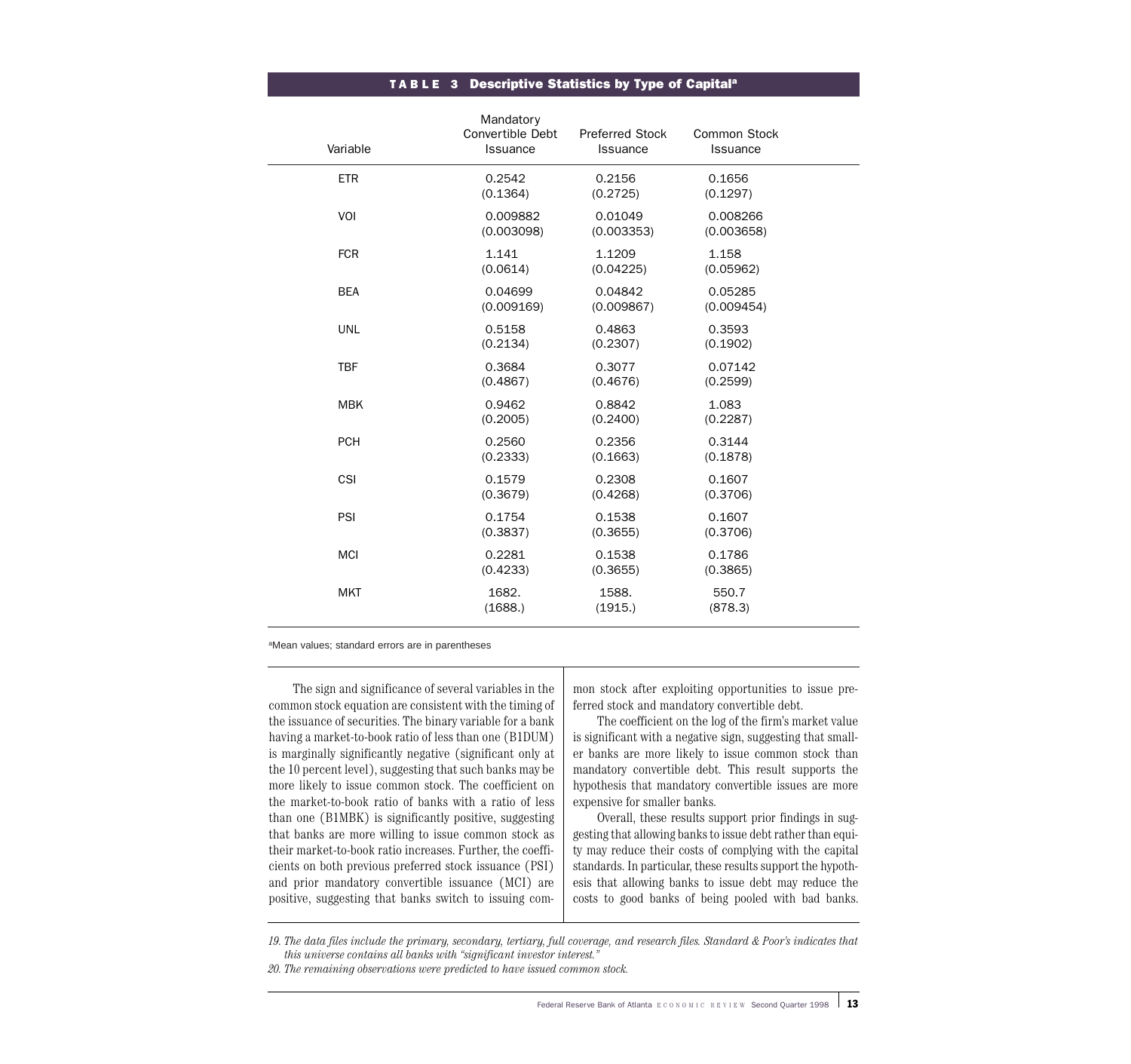|                      | TABLE 4 Multiple Logit Regression Estimation Results |                           |  |
|----------------------|------------------------------------------------------|---------------------------|--|
| Variable             | Log $(P_p/P_m)$                                      | Log $(P_c/P_m)$           |  |
| <b>ETR</b>           | 1.1025<br>(0.5350)                                   | 0.1782<br>(0.9287)        |  |
| VOI                  | 85.411<br>(0.3856)                                   | 50.94<br>(0.6084)         |  |
| <b>FCR</b>           | $-13.227$<br>(0.1029)                                | $-0.2140$<br>(0.97691)    |  |
| <b>BEA</b>           | 53.94<br>(0.2151)                                    | 9.949<br>(0.8126)         |  |
| <b>UNL</b>           | $-0.6195$<br>(0.7882)                                | $-0.4683$<br>(0.8315)     |  |
| TBF                  | 0.7356<br>(0.4735)                                   | 1.499<br>(0.1968)         |  |
| B1DUM                | 2.565<br>(0.5207)                                    | $-7.879$<br>$(0.0548)^c$  |  |
| B1MBK                | 0.1680<br>(0.9473)                                   | 10.82<br>$(0.0019)^a$     |  |
| A1MBK                | 2.450<br>(0.4047)                                    | 2.209<br>(0.3813)         |  |
| <b>PCH</b>           | $-0.7419$<br>(0.5538)                                | $-0.1272$<br>(0.9119)     |  |
| CSI                  | 0.7883<br>(0.2056)                                   | 0.2213<br>(0.7362)        |  |
| PSI                  | 0.1540<br>(0.83012)                                  | 2.020<br>$(0.0120)^{b}$   |  |
| <b>MCI</b>           | 0.06339<br>(0.9309)                                  | 1.5462<br>$(0.0400)^{b}$  |  |
| LGMKT                | $-0.3990$<br>(0.3511)                                | $-1.914$<br>$(0.00003)^a$ |  |
| Constant             | 10.88<br>(0.2283)                                    | 8.700<br>(0.2599)         |  |
| Log L                | $-128.6018$                                          |                           |  |
| $X^2$ (28)           |                                                      | 72.55099                  |  |
| Percent<br>Predicted | 61.18                                                |                           |  |

The probability that the coefficient is not equal to zero in a two-tailed t-test is shown in parentheses below the coefficient. Log  $L$  is the log of the likelihood at maximum,  $X^2$  is the Chi-squared distributed statistic for the test of all nonintercept coefficients not equal to zero, and percent predicted is the percentage of correctly predicted within-sample cases, based on the largest probability using estimated coefficients.

The Chi-squared test statistic is significant at the 5 percent level of significance.

a indicates coefficient different from zero at the 1 percent level of significance

**b** indicates coefficient different from zero at the 5 percent level of significance

<sup>c</sup> indicates coefficient different from zero at the 10 percent level of significance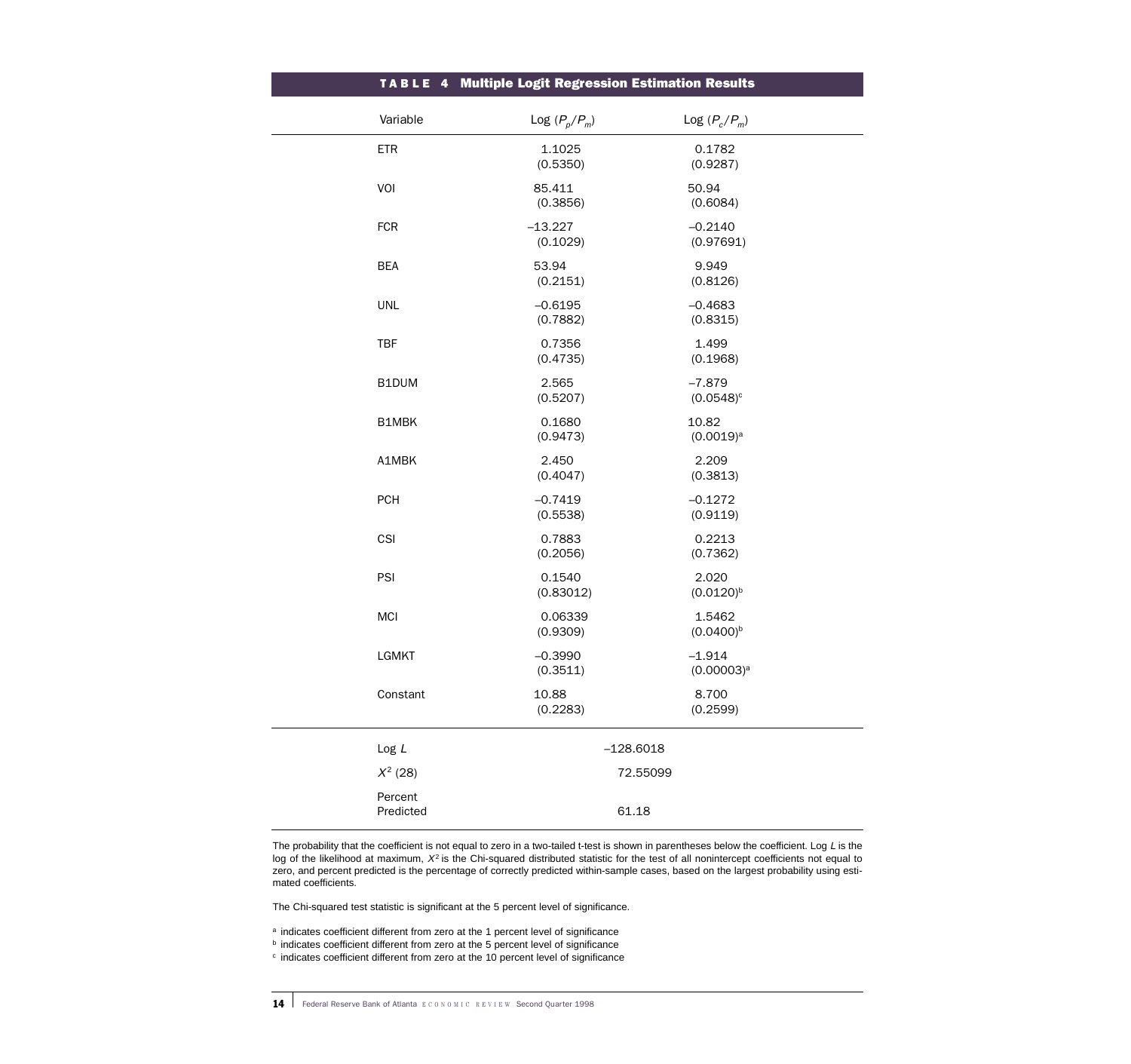However, these results also suggest that the benefits of expanding the definition of capital will not accrue equally to all banks. Larger banks that can issue sufficient volumes of new securities are more likely to substitute debt for equity than are smaller banks. Further, the estimated model provides no insight into banks' choice of mandatory convertible debt versus preferred stock.

## Optimal Capital Structure and Regulatory Concerns

The survey of theoretical analyses above suggests that most of the private costs and benefits associated with different capital structures arise because of the differences between debt and equity. The survey of empirical results in Wall and Peterson (1996) as well as the new results presented in the previous section suggest that a significant part of this cost takes the form of transfers from good banks to bad banks. The implication is that regulators could minimize the cost of meeting the capital guidelines to good banks by allowing banks to substitute uninsured debt for equity. The capital standards would not be costless to banks because higher capital standards would still reduce the deposit insurance subsidy to risk taking. However, the capital standards may impose little or no additional private costs to the extent that they allow firms to use debt rather than equity.

Uninsured debt is a potentially viable substitute for equity in limiting deposit insurance losses. In theory, all nondeposit liabilities became a buffer to the insurance fund with the enactment of depositor preference in 1993.<sup>21</sup> Further, all depositors with more than \$100,000 on deposit should share any remaining losses with the FDIC under the least costly resolution provisions of FDICIA. However, capital regulations continue to focus on a limited set of equity and debt obligations.

One possible explanation for the continuing focus on equity and certain debt contracts is concern about the extent to which deposits over \$100,000 and nonsubordinated liabilities would reduce FDIC losses in the event of a failure. The FDIC may, with the concurrence of the Secretary of the Treasury and the Federal Reserve Board, extend deposit insurance to deposits over \$100,000. Further, nondeposit liabilities that are not contractually subordinated to deposits may be given collateral to reduce the losses on these claims should the bank fail.

Horvitz (1984) and Benston and others (1986) as well as recent speeches by Federal Reserve Governor Ferguson (1998) suggest an alternative that does not have the problems associated with depositor preference. They recommend the increased use of a type of debt called subordinated debt—debt that is junior or subordinated to all other liabilities if a bank should fail. If subordinated debt is such an easy solution, why do regulators not allow banks to substitute it for equity? Regulatory standards have in fact allowed partial substitution. Both the 1981 standards and the current standards allow subordinated debt as an element of total capital. However, both standards limit the substitution by imposing additional requirements for a narrower definition of capital that does not include ordinary subordinated debt. These requirements are the primary capital guidelines under the 1981 standards and the current tier 1 risk-based and leverage standards. Thus, the real question is why regulators do not allow unlimited substitution. Three possible objections exist to the use of subordinated debt. Two of these objections may be easily addressed within the context of the standards and their implementation. The third is more fundamental.

The first objection is that subordinated debt may not protect the FDIC. Subordinated debt does not have de jure deposit insurance coverage, but subordinated-debt holders have received de facto insurance coverage during some prior bank failures, such as that of Continental Illinois in July 1984. Flannery and Sorescu (1996) examine the extent to which subordinated obligations of banking organizations reflected the riskiness of the issuing organization between 1983 and 1991. Their findings suggest that the prices early in their sample period embed a significant probability that the FDIC would extend its coverage to include uninsured depositors.

The solution to problems posed by de facto insurance coverage is simple; however, the FDIC should not extend deposit insurance to cover subordinated liabilities. Indeed, in more recent failures the FDIC has not covered subordinated-debt holders at failed banks. Consistent with the change in FDIC policies is Flannery and Sorescu's finding that subordinated-debt holders priced individual banking organizations' default risk during the later part of their sample period.

A second objection is that the maturity structure of debt may also be important in determining banks' behavior. As noted above, Flannery argues that the maturity of a bank's debt obligations is important in minimizing conflicts between owners and creditors. Banks pose special problems in terms of debt maturity because a large fraction of their assets is invested in assets that either have a short maturity or are traded in liquid markets or both. Thus, banks are in a position to substantially change the riskiness of their investment portfolio in a matter of months or days (or perhaps even hours in a few cases). Yet the regulations for subordinated debt to be included

*21. Depositor preference was passed as a part of the Omnibus Budget Reconciliation Act of 1993. Under this provision, all of the depositors at a bank, insured and uninsured, would be placed ahead of all nondeposit liability holders in the event of a bank's failure. This provision reduces the FDIC's expected losses because in the event the agency makes payments to depositors after a bank failure the FDIC assumes the same priority claim on the remaining assets as the depositors did.*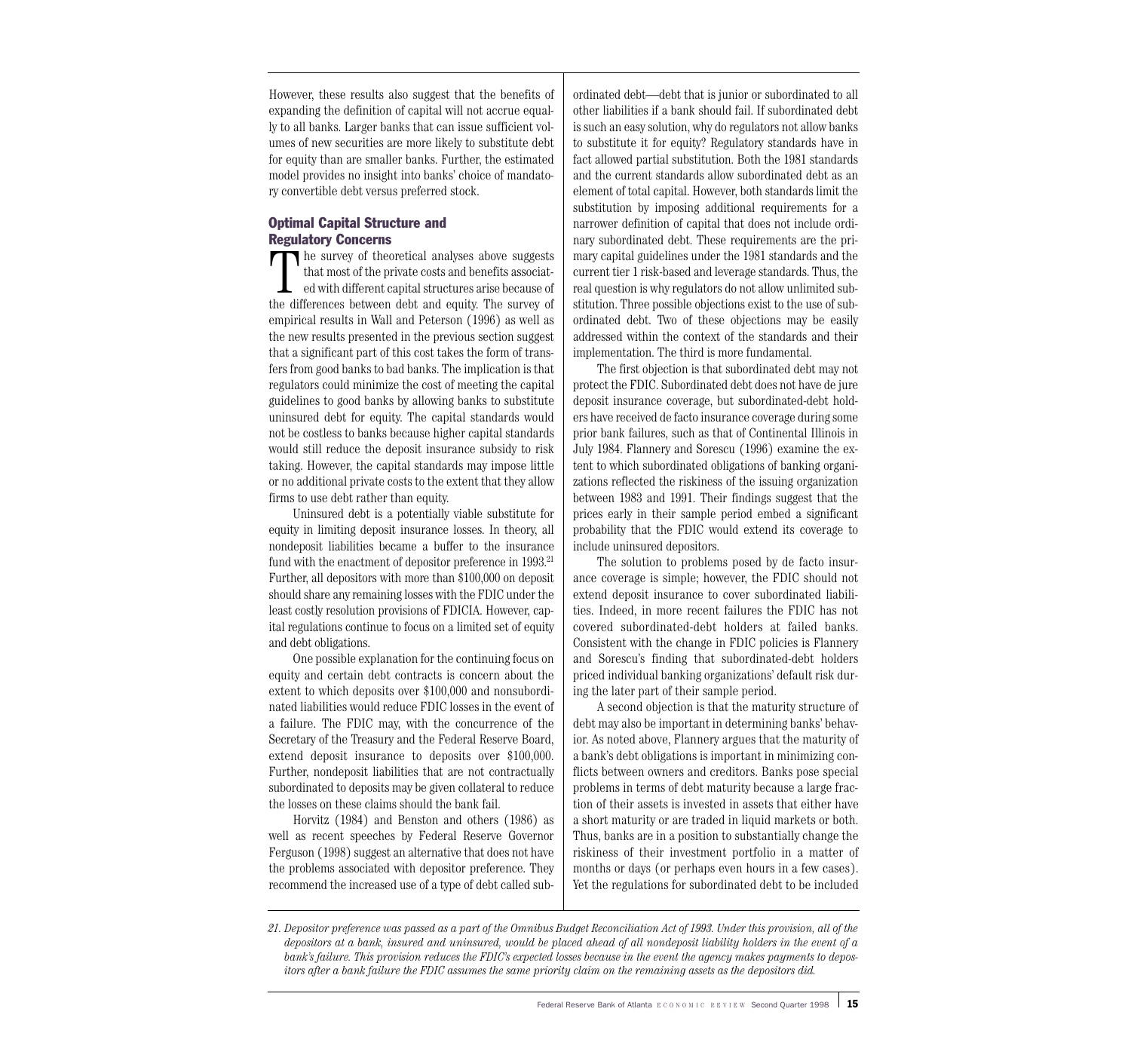in capital ratios generally require that the debt have an average maturity at issuance of at least five years.

Once again, a solution seems clear: allow or require banks to issue subordinated debt with a short maturity. Benston and others (1986) advocate that banks regularly have subordinated debt issues rolling over and that some small percentage might be redeemable. Evanoff (1992) developed a proposal in which part of the outstanding subordinated debt matures on a regular basis (such as every six months). Calomiris (1997, 1998) provides for both regular rollovers and limits on the rate the debt could pay above the riskless rate of interest. Wall (1989) developed an entire proposal he called puttable subordinated debt that would allow subordinated-debt holders to "put" their debt back to the bank, in effect simulating the discipline imposed by demand depositors in the absence of deposit insurance.22 These various proposals for redemption of subordinated debt either at regular intervals or upon demand by subordinated creditors would allow subordinated creditors to effectively substitute debt for equity in protecting the FDIC while giving subordinated creditors a mechanism for protecting their own interests from riskincreasing strategies by equityholders.

The third possible objection to subordinated debt arises from the goal of capital requirements. If the goal of capital requirements is to protect the FDIC, then it is possible to structure subordinated obligations that will fulfill this objective. However, subordinated obligations are unlikely to help if the goal of capital requirements is to reduce the probability of failure after a bank has incurred significant losses. Subordinated debt does not provide a cushion that can absorb losses without causing failure. If the promised payments to subordinated creditors are not made in a timely manner, then the bank is illiquid and will be closed. Allowing or requiring banks to issue subordinated obligations that have a short maturity, that are partially rolled over on a regular basis, or that are puttable only increases the risk that obligated payments to subordinateddebt holders will push a weak bank into failure.

However, the argument that subordinated debt increases a bank's probability of failure after it incurs a large loss does not necessarily imply that substituting subordinated debt for equity would make the banking system less stable. Equityholders receive both the larger payout associated with risks that succeed as well as part of the losses if the gamble fails. Subordinated-debt holders cannot obtain a higher rate of return than their promised interest rate but are exposed to failed gambles. Thus, subordinated creditors are likely to provide greater incentives for banks to avoid taking excessive risks ex ante. Thus, Horvitz (1984) points out that greater reliance on subordinated debt is likely to reduce the ex ante probability that a bank will take excessive risks that would raise the probability of its failure.

Moreover, why should regulators care about the failure of an individual bank? The failure of any individual bank is not a public policy problem per se. A bank failure becomes a problem only if it causes significant losses to the FDIC or significantly reduces aggregate real (nonfinancial) economic activity. Properly structured subordinated debt protects the FDIC from losses in a manner similar to equity at insolvent banks. Moreover, a variety of studies have examined the consequences of bank failure for the real economy, and many of these studies argue that most of the adverse consequences of a bank's failure for the real economy may be offset with appropriate monetary policy.<sup>23</sup>

#### **Conclusion**

Banks around the world are or have been under<br>intense regulatory pressure to raise or maintain<br>capital levels in response to international risk-<br>hased capital quidelines. This article examines the factors intense regulatory pressure to raise or maintain capital levels in response to international riskbased capital guidelines. This article examines the factors that determine the type of capital banking organizations will raise by studying U.S. banks' response to the primary capital guidelines announced in December 1981.

The empirical findings suggest that asymmetric information and the costs associated with small issue size are important determinants of the security issuance decision. Bank regulators may reduce the cost of asymmetric information by allowing banks to issue qualifying debt securities to comply with all parts of the capital regulation. However, to the extent that the cost of issuing new types of securities is high, such a regulatory change may be of little value to smaller banking organizations.

Given the potential of subordinated debt to reduce the costs of regulatory compliance for at least some banks, what justification might be given for the existing focus on equity capital? This discussion considers three possible reasons: subordinated debt may not protect the FDIC, the maturity structure of debt is important in minimizing the costs of conflicts between owners and creditors, and subordinated debt is unable to reduce the probability of a bank's failure after it absorbs substantial losses. The first two objections may be easily addressed during the regulatory implementation of new rules permitting the use of subordinated debt. The third objection holds, but it ignores the role of subordinated debt in reducing the probability that a bank will incur substantial losses and the role of other mechanisms in limiting the impact of a bank's failure on the real economy.

*23. For a survey of this literature arguing that the macro costs of bank failure need not be high, see Benston and Kaufman (1995).*

*<sup>22.</sup> Redemption of the subordinated debt in Wall's proposal is contingent on the bank remaining in compliance with the capital standards after redemption. Thus, the subordinated-debt holders could not avoid taking losses from a bank's failure merely by requesting redemption immediately prior to its failure.*